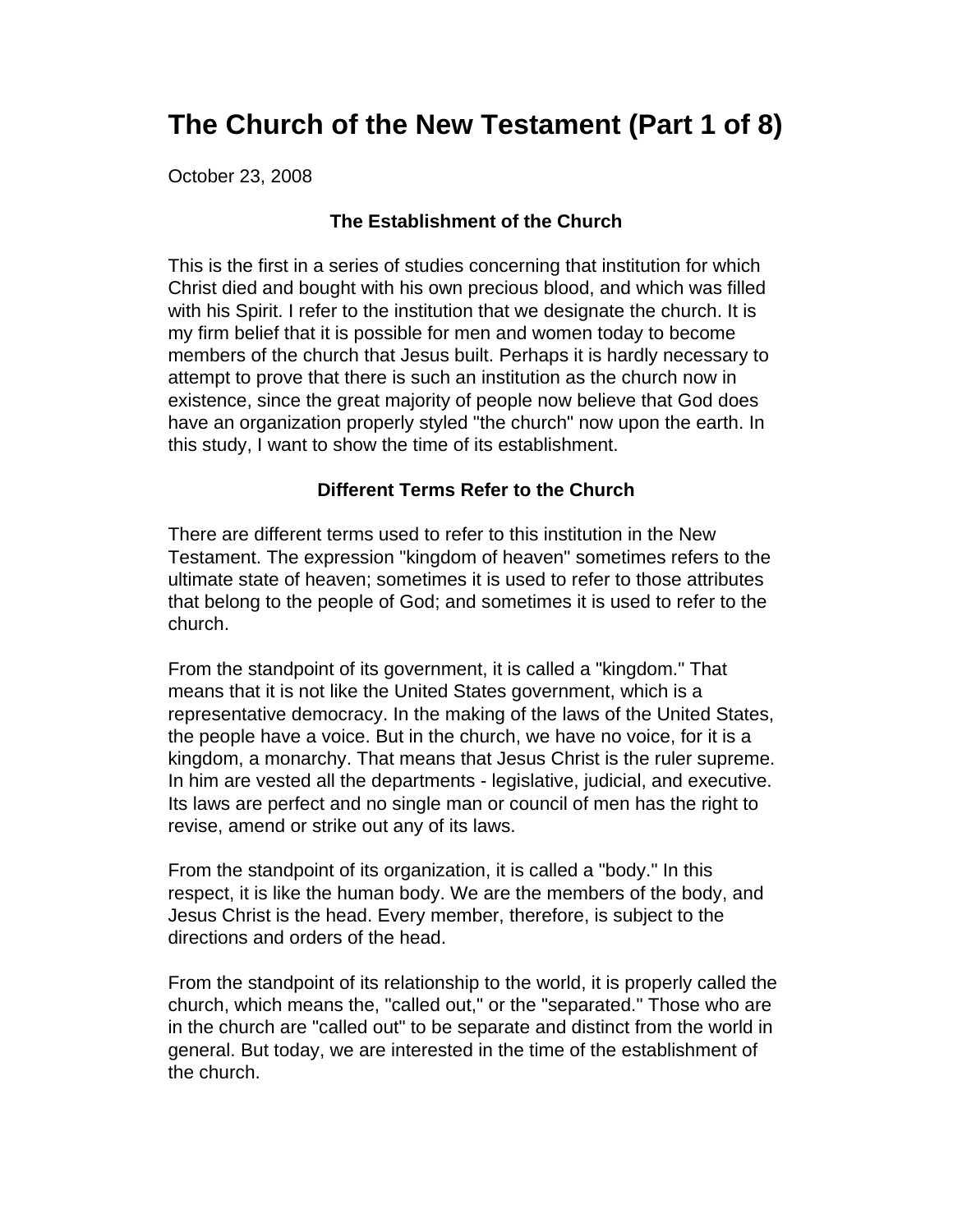## **The Time of Its Establishment**

Various theories either true or false, are connected with the time of its establishment. Some have suggested that it does not matter when the church was established, but I believe that it does matter, because of its relationship to these various theories.

There is a theory, which says that the church existed before creation. This theory is based upon the idea that before creation, God had already determined the identity of every member of the church, to the extent that from that time until now it has neither increased nor decreased by a single soul. As you know perhaps, that led to the doctrine of election and predestination of individuals as taught by some.

There is another theory, which states that the church was established in the days of Abraham. This theory led to the doctrine of infant church membership. They assume that just as there were infants in the family of Abraham, and that they were inducted by the rite of circumcision, even so in the church there is room for babies, and they should be sprinkled and inducted into the church. On this point, however, I would like to note that circumcision in Abraham's day was not an initiation into family fellowship, but on the other hand the male children were circumcised because they were born into Abraham's house. Even then, only the male babies were circumcised so why it is that baby girls should be sprinkled on that basis, I have never been able to understand.

There is another theory that the church was established in the days of John the Baptist, and there was a time when people who believed that had the courage to announce it, affirm it, and defend it. Why they will no longer do so is no doubt because they have found that such a theory cannot be defended with the word of God.

The church of the New Testament could not have been in existence before the New Testament itself became effective. The divine writer very distinctly says in Hebrews 9:16, 17 that where a testament is, there must of necessity be the death of the man who made it, for a testament is of force after men are dead. It is a contradiction of terms to talk about the church of the New Testament having been in existence prior to the effectiveness and force of the New Testament.

I would also point out that the institution of which Jesus is the head is not simply a continuation of the organization back in Abraham's day. It is something new, distinct, and separate from the congregation that existed then. The divine writer said, in Hebrews 8:6-13: "But now hath he obtained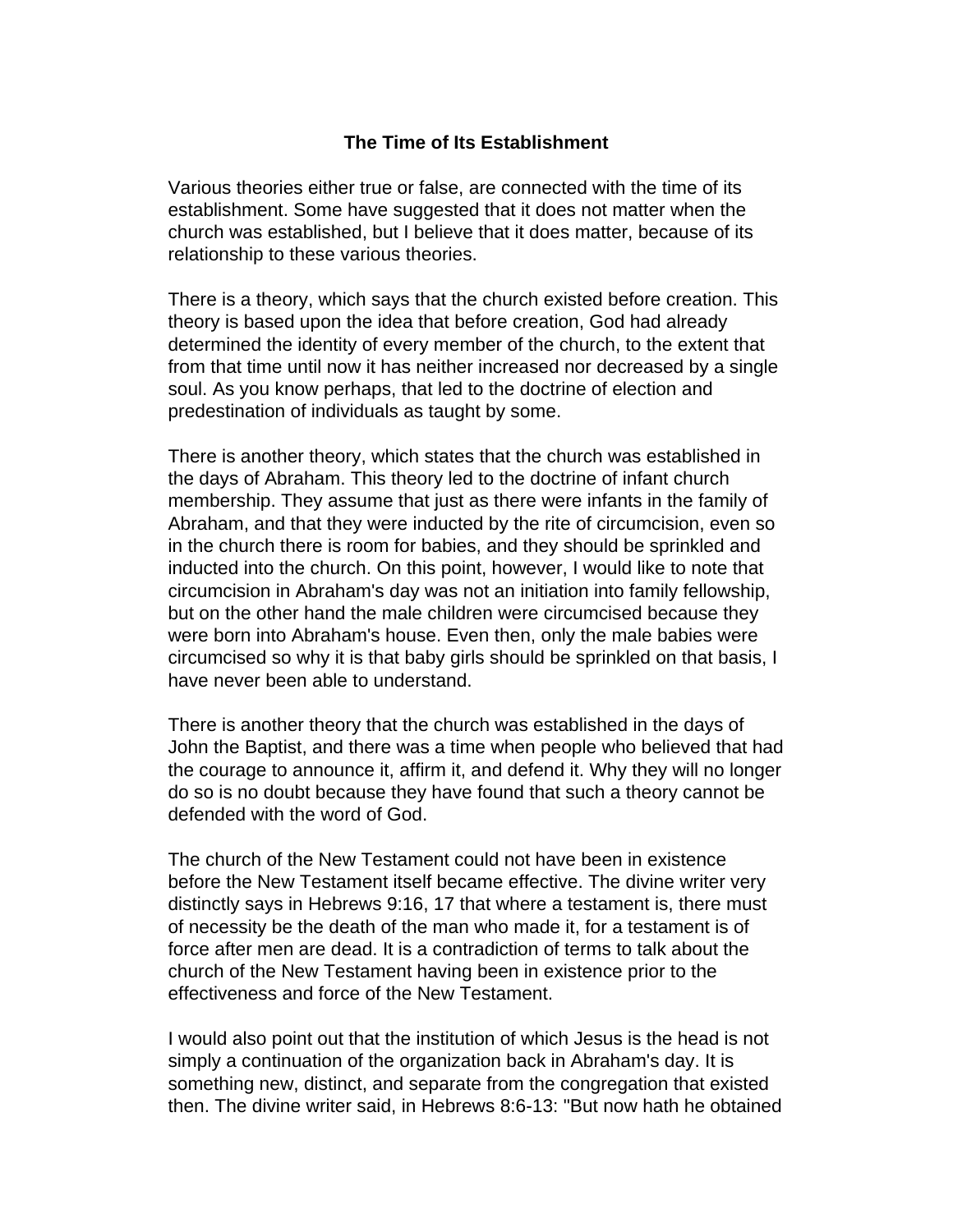a more excellent ministry, by how much also he is the mediator of a better covenant, which was established upon better promises. For if that first covenant had been faultless, then should no place have been sought for the second. For finding fault with them, he saith, Behold, the days come, saith the Lord, when I will make a new covenant with the house of Israel and with the house of Judah: Not according to the covenant that I made with their fathers in the day when I took them by the hand to lead them out of the land of Egypt; because they continued not in my covenant, and I regarded them not, saith the Lord. For this is the covenant that I will make with the house of Israel after those days, saith the Lord; I will put my laws into their mind, and write them in their hearts: and I will be to them a God, and they shall be to me a people: And they shall not every man his neighbor, and every man his brother, saying, Know the Lord: for all shall know me, from the least to the greatest. For I will be merciful to their unrighteousness, and their sins and their iniquities will I remember no more. In that he saith, A new covenant, he hath made the first old. Now that which decayeth and waxeth old is ready to vanish away." Therefore, we understand that that organization, that covenant and institution under Jesus Christ is a new affair and quite different from that institution of the old testament in the days of the fathers.

The apostle Paul taught the same thing to the Ephesians: "But now in Christ Jesus ye who sometimes were afar off (by this he refers to the Gentiles) are made nigh by the blood of Christ. For he is our peace, who hath made both one, and hath broken down the middle wall of partition between us; having abolished in his flesh the enmity, even the law of commandments contained in ordinances; for to make - (What does that mean? It means that he might make, or for the purpose of making) - for to make one new man, so making peace; and that he might reconcile both unto God in one body by the cross, having slain the enmity thereby" (Ephesians 2:13-16). Here it is affirmed that Christ broke down the law of commandments that he might make "one new man" i.e., "one new body."

The institution about which so much is said was established, inaugurated, and set up on the Pentecost following the resurrection of Christ. So far as I know, every scholar of any note who has written on the matter has come to acknowledge that Pentecost marks the birthday and the beginning of the church of Christ, the church of the New Testament. Lengthy arguments might be made, but please notice some plain and simple statements on the matter.

#### **Sacred Prophecy and History Show the Time**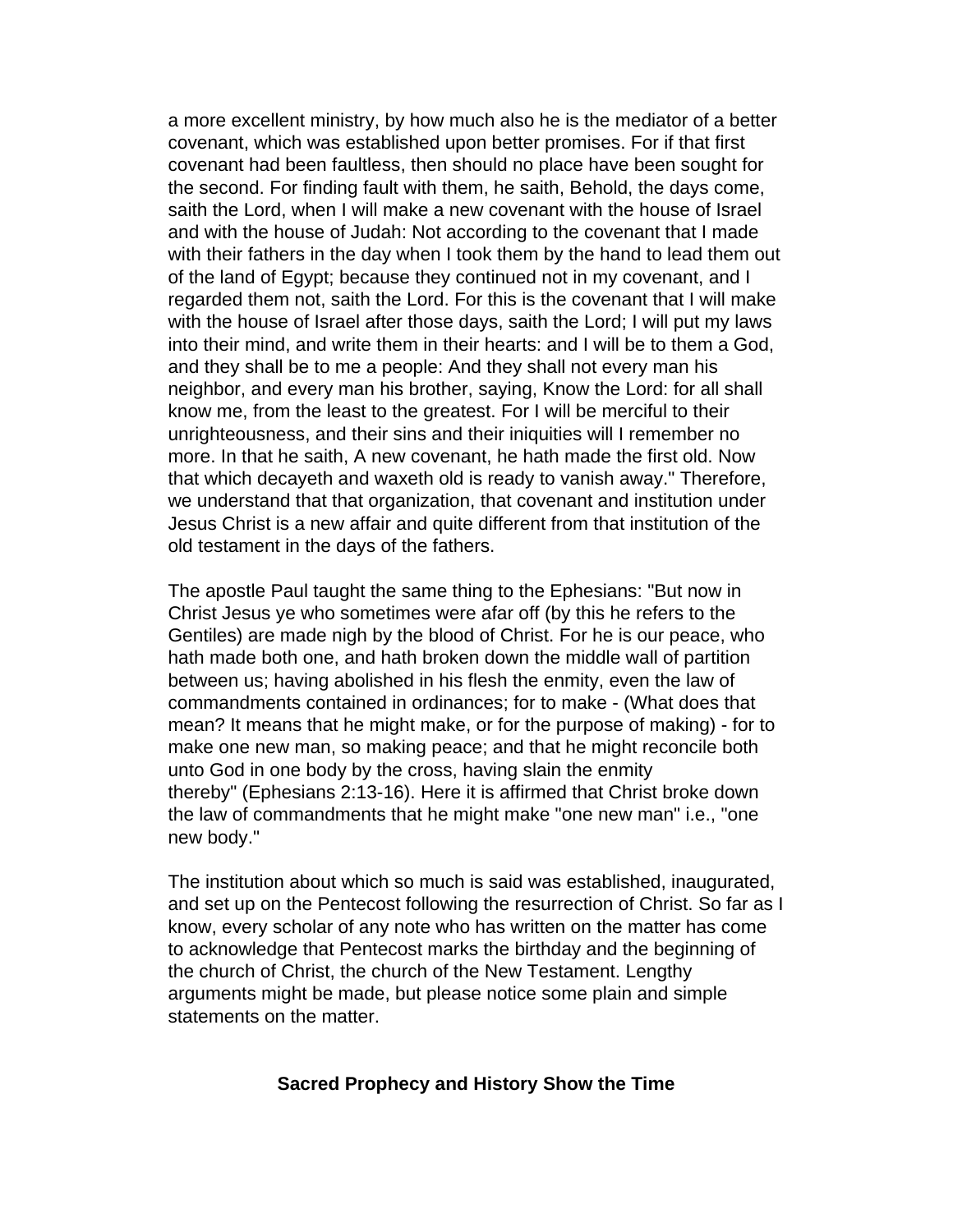About 600 years before Christ, in the days of Daniel, Nebuchadnezzar, the king of Babylon, had a dream. He wanted to know the meaning of that dream, but there was a problem - he had forgotten the dream. His magicians and wise men were called in but they were unable to help. After a time, a Hebrew prophet by the name of Daniel was brought in. With God's help, Daniel was not only able to tell him the dream but also to reveal the interpretation thereof. He said, in Daniel 2:31-35: "Thou, O king, sawest, and behold a great image." Daniel related that the "head of this terrible image was of gold, the breast and arms were of silver, the belly and thighs were of brass, the legs were of iron, and its feet part of iron and part of clay."

In Daniel 2:36-45, Daniel gave the interpretation. He told Nebuchadnezzar: "Thou art this head of gold." I.e., that head of gold represented Nebuchadnezzar and the Babylonian Empire. Another empire would rise after him, represented by the silver chest and arms. That was the Medo-Persian Empire, dating from 536 B.C. After that came Alexander the Great, represented by the belly of brass. This was divided under four generals and later merged into the Egyptian and Syrian, represented by the thighs of the great image.

The fourth inferior kingdom that was to arise was the Roman Empire, whose army swept over all the earth and ruled the world from the sevenhilled city of Rome. Look at it now! The Caesars are on the throne, and the Herods are in the land of Palestine. Daniel says, in Daniel 2:44, "In the days of these kings shall the God of heaven set up a kingdom, which shall never be destroyed." Therefore, according to sacred prophecy and history, God's government was established upon the earth while the Romans held sway over the civilized affairs of mankind. Sacred testimony also bears out the fact that during the days of the Herods, and in the days of the Caesars, the forerunner of Jesus, John the Baptist, came to announce that the kingdom of heaven is at hand.

## **Not Established During John's or Jesus' Ministries**

After John was cast into prison and his labors were ended, Jesus taught his disciples to pray as follows: "Our Father which art in heaven, hallowed be thy name. Thy kingdom come, etc." It is certain that Jesus would not have taught them to pray for that which had already come. Many people thoughtlessly repeat that same prayer today, even since the kingdom has come. We should pray, "Thy kingdom continue." Also, in Matthew 18:3, Jesus rebuked the disciples, saying, "Except ye be converted, and become as little children, ye shall not enter into the kingdom of heaven." They were not in it at that time, for the kingdom had not yet been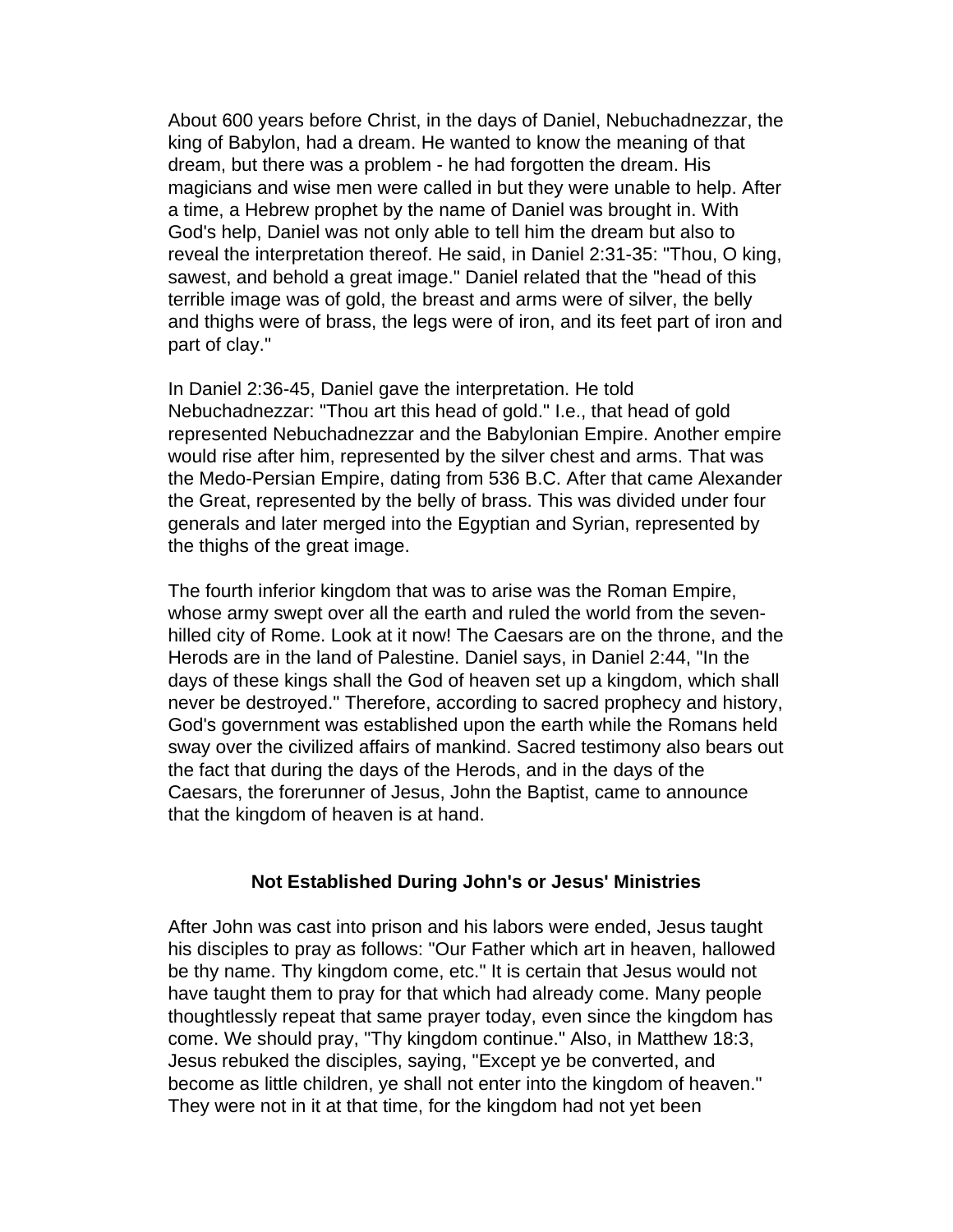### established.

When Jesus gathered the disciples away from the multitudes, he took them to the city of Caesarea Philippi and asked them what the people thought about his identity. They said: "Some say John the Baptist, some Elias, and others Jeremias or one of the prophets." Jesus said, "Whom say ye that I am?" Peter said, "Thou art the Christ, the son of the living God." Jesus said, "Blessed art thou, Simon Bar-jona: for flesh and blood hath not revealed it unto thee, but my Father which is in heaven. And I say also unto thee, That thou art Peter, and upon this rock I will build my church; and the gates of hell shall not prevail against it." Upon what rock? Not upon Peter--he was the gatekeeper, not the foundation. Upon the great truth confessed, "Thou art the Christ, the Son of the living God." We understand therefore that it is the church of Christ, by virtue of the fact that he built it and he bought it, and became head over it in all things.

Jesus said, "I will build my church." Now, if at that time he meant for us to understand that it was already in existence, Jesus certainly misled the human family by using the verb "will build." Every school teacher, and probably every school child knows, that "will build" could not refer to enlargement or embellishment or edification, because Christ calls attention to the fact that he "will build" it right from the foundation.

But again in Mark 9:1, the Saviour, in talking to the disciples said, "There be some of them that stand here, which shall not taste of death, till they have seen the kingdom of God come with power." Thus he implies: (1) That the kingdom is going to be established in the not-far-distant future. I.e., some of you will not have tasted death until the kingdom of God comes - in their lifetimes. (2) When it does come, here is one of the ways it will be known--it will come with "power." It will come with "power from on high."

Do you remember that Jesus said in his great commission to the disciples, "Tarry ye in the city of Jerusalem until ye be endued with power from on high?" At that time, they did not have the power, but they were to wait in the city of Jerusalem until power from on high came upon them. Also, do you remember that just before Jesus' ascension into heaven, the disciples asked Jesus: "Lord, wilt thou at this time restore again the kingdom to Israel?" He answered: "It is not for you to know the times or the seasons, which the Father hath put in his own power. But ye shall receive power, after that the Holy Ghost is come upon you: and ye shall be witnesses unto me both in Jerusalem, and in all Judea, and in Samaria, and unto the uttermost part of the earth." (Acts 1:6-8).

Thus, it is clear that the "kingdom of God" was to come within their